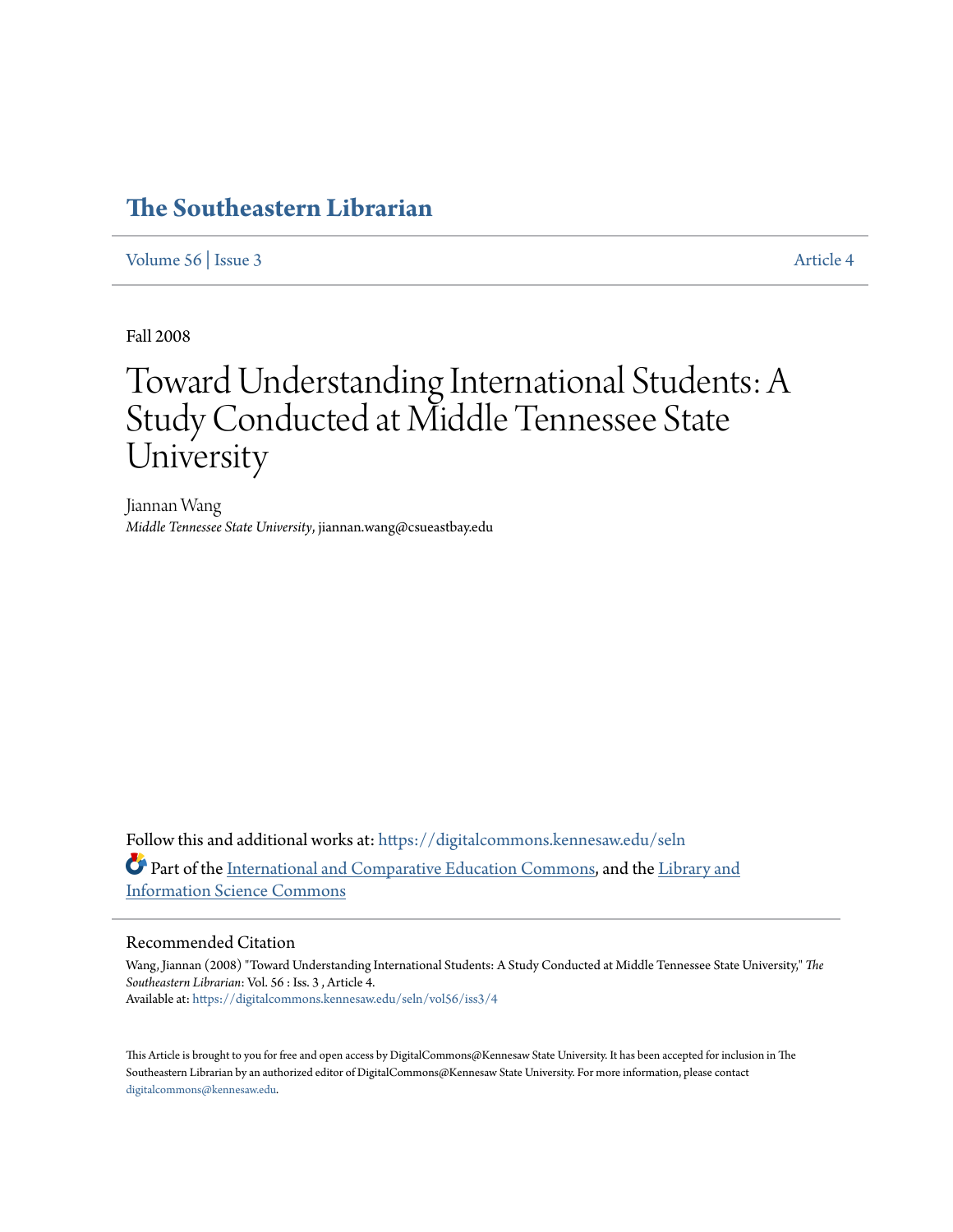# **TOWARD UNDERSTANDING INTERNATIONAL STUDENTS A STUDY CONDUCTED AT MIDDLE TENNESSEE STATE UNIVERSITY**

#### **Jiannan Wang**

Jiannan Wang is currently the Systems Librarian at the University Library of California State University, East Bay. She was formerly the User Services Librarian at the James E. Walker Library of Middle Tennessee State University. She can be reached at jiannan.wang@csueastbay.edu.

### **Introduction**

The number of international students in American universities has increased over the years and has drawn great attention from librarians, library staff, and researchers. In order to serve this particular patron group more effectively, a number of studies have been conducted to understand their difficulties in using American library systems. In consequence, different approaches have been taken to try to help them. As each university or college may have its own library instruction system, and as the composition and features of international students at different universities may vary, it is difficult to apply available strategies without a thorough understanding of a particular university's student information search behaviors and information needs. This study is designed to understand the current level of information competency skills of international students at Middle Tennessee State University (MTSU). The study focuses on their information needs from the perspective of user services, while determining if a new set of reference and library instruction strategies is needed.

The study was conducted using a questionnaire with answer choices for all but the last survey question, which sought student comments and suggestions. The questionnaire can be seen in the Appendix. The first part of this article provides a literature review and offers a brief introduction to MTSU international students. Details of the software and hardware requirements and a description of the survey process are given in the methodology section. The final section discusses data analysis and findings, followed by conclusions and further discussion.

# **Background**

According to the annual report from the Institute of International Education, more than fifty percent of America's international students come from Asia (Chin and Bhandari, 2008). In their home countries, college students depend highly on textbooks and class notes for homework and study, and to pass exams (Boers, 1994). In recent years, there has been significant change in the condition that "many libraries in Asia are small and have a high proportion of outdated titles" (Liestman, 1992). Nonetheless, libraries in those countries are still primarily places of study rather than information centers. Even more significant is the fact that libraries in some developing countries have closed stacks (Watkins, 1996). This has not only limited students' ability to conduct independent research, but has also widened the gap between students and librarians. The lack of professional staff in academic libraries is another issue in these countries (Bilal, 1990). It is not hard to understand, therefore, that international students may have difficulties in adapting to American library systems. These difficulties have been summarized as culture shock, the language barrier, and a lack in information search skills (Jiao, 1997).

In order to help international students cope with these difficulties, a number of solutions have been tried. Library orientation is one broadly adopted approach. A more intensive approach is to provide bibliographic instruction (BI) classes, preferably in students' native languages (Liestman and Wu, 1990; Spanfelner, 1991). While this is undoubtedly a good idea because it helps students gain quick familiarity with library resources, it is not particularly feasible as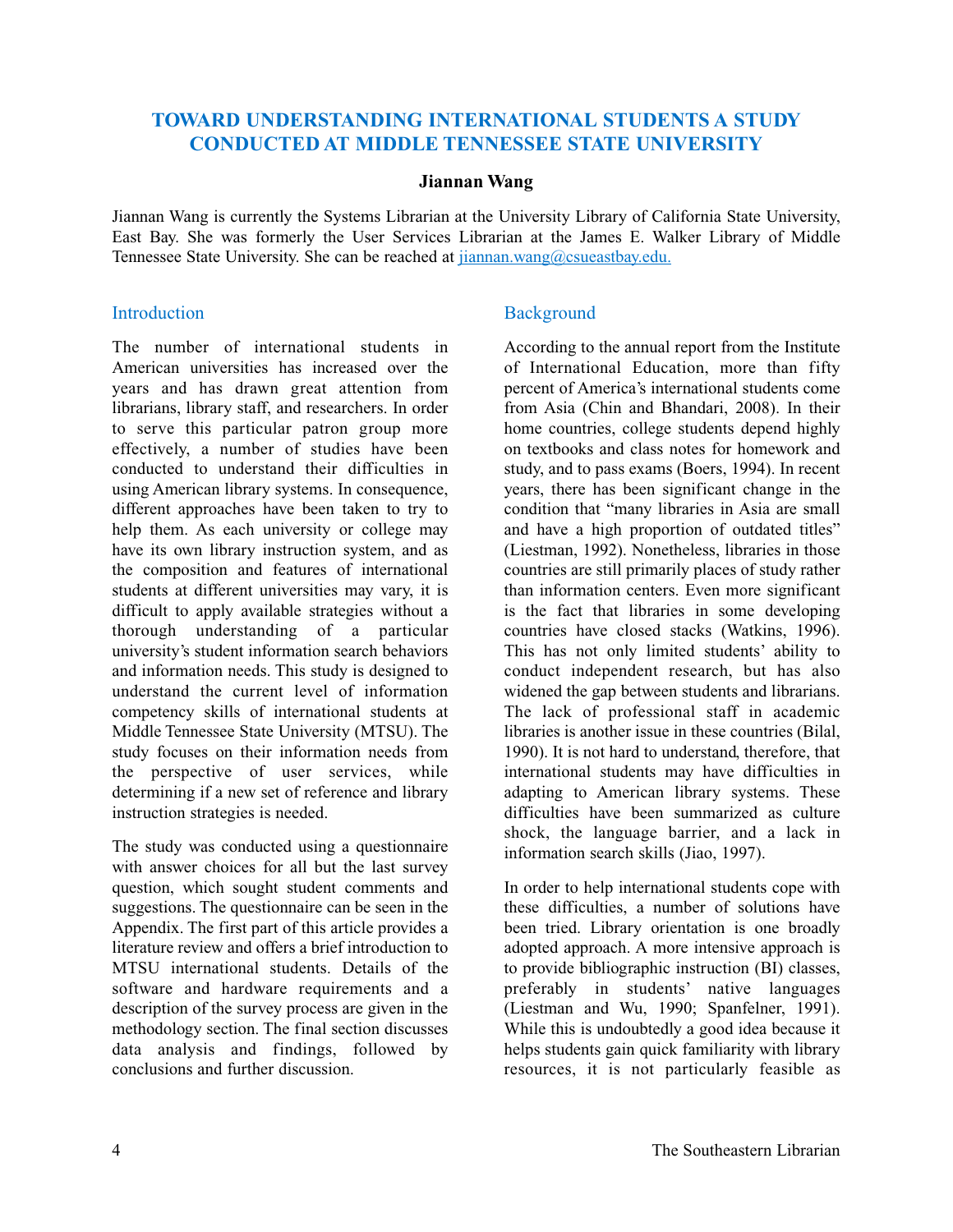librarians usually do not speak a number of those languages. Further, while it may be possible to find librarians to teach in the students' native language at universities where only a few countries are represented, it is very difficult to find that level of librarian expertise in universities where students come from many countries. To cope with the culture shock, it has been suggested that, where possible, international students be introduced to library staff members who come from different ethnic or cultural backgrounds (Helms, 1995). This is based on the idea that international students would like to turn to someone who can help them better express themselves. An alternative is to have an international student work as a facilitator or translator (Baron and Strout-Dapaz, 2001). Other suggestions include giving individual instruction sessions for international students (Watkins, 1996) and improving communication skills, such as avoiding "baby talk," speaking slowly, and avoiding repetition of the same sentences (Boers, 1994; Greenfield, 1989). With the many ideas presented, the problem is to determine how to relate them to international students' concerns in specific and variant university settings.

Surveys are one effective method to address these problems, and have been widely used in academic libraries. San Jose State University gave a survey to incoming international students to assess their library and computer experience prior to their arrival in the United States. The results suggested that international students would benefit from specialized library information competence and orientation programs (Jackson, 2005). A more thorough survey had been conducted earlier to identify international students' characteristics and their patterns of library use. Out of that earlier survey, course-integrated library instruction programs for undergraduates were recommended for the library (Allen, 1993). The author also conducted a survey of the graduate students in the Engineering School at The University of Iowa in 2005 to compare the information seeking behaviors of international and domestic students (Forys & Wang, 2005). The results indicated that international students used the Engineering

library more often, while domestic students were generally more familiar with their subject databases. This study continues the use of survey research methodology to examine the current level of information competency skills of MTSU's international students.

Located in the city of Murfreesboro, Tennessee, MTSU is a teaching university with an annual enrollment of over 20,000 students. Among them, over 200 are international students. Similar to the typical characteristics shown at many other universities, more than fifty percent of MTSU international students come from Asia, with China, India, South Korea, and Japan ranking as the top four, according to the statistics from the MTSU International Programs & Services Office (IPSO). However, unlike the trend at many other universities where science and engineering programs host the largest number of international students, every school at MTSU has attracted nearly the same number of international students, with the number in the Business school being slightly above the average. Among the international students, there is also a small number of exchange students, who study at MTSU for only one year and then return to their home countries to finish their degree programs. These exchange students are all in graduate programs with specific research projects to finish while at MTSU.

Every year, before the fall semester, the James E. Walker Library gives a short tour for new international students. This is led by IPSO. The fifteen- to twenty-minute tour provides a brief introduction to the library's services and facilities. It helps new international students to familiarize themselves with their new learning environment before classes begin; however, due to the short time limit, the tour cannot cover searching for information in specific subject areas. While first year and transfer students can attend regular information literacy classes by taking University 1010, University 2020 (for transfer students), and English 1010, the library does not offer information literacy programs for graduate students, unless such classes are requested by professors or graduate students schedule one-on-one research help.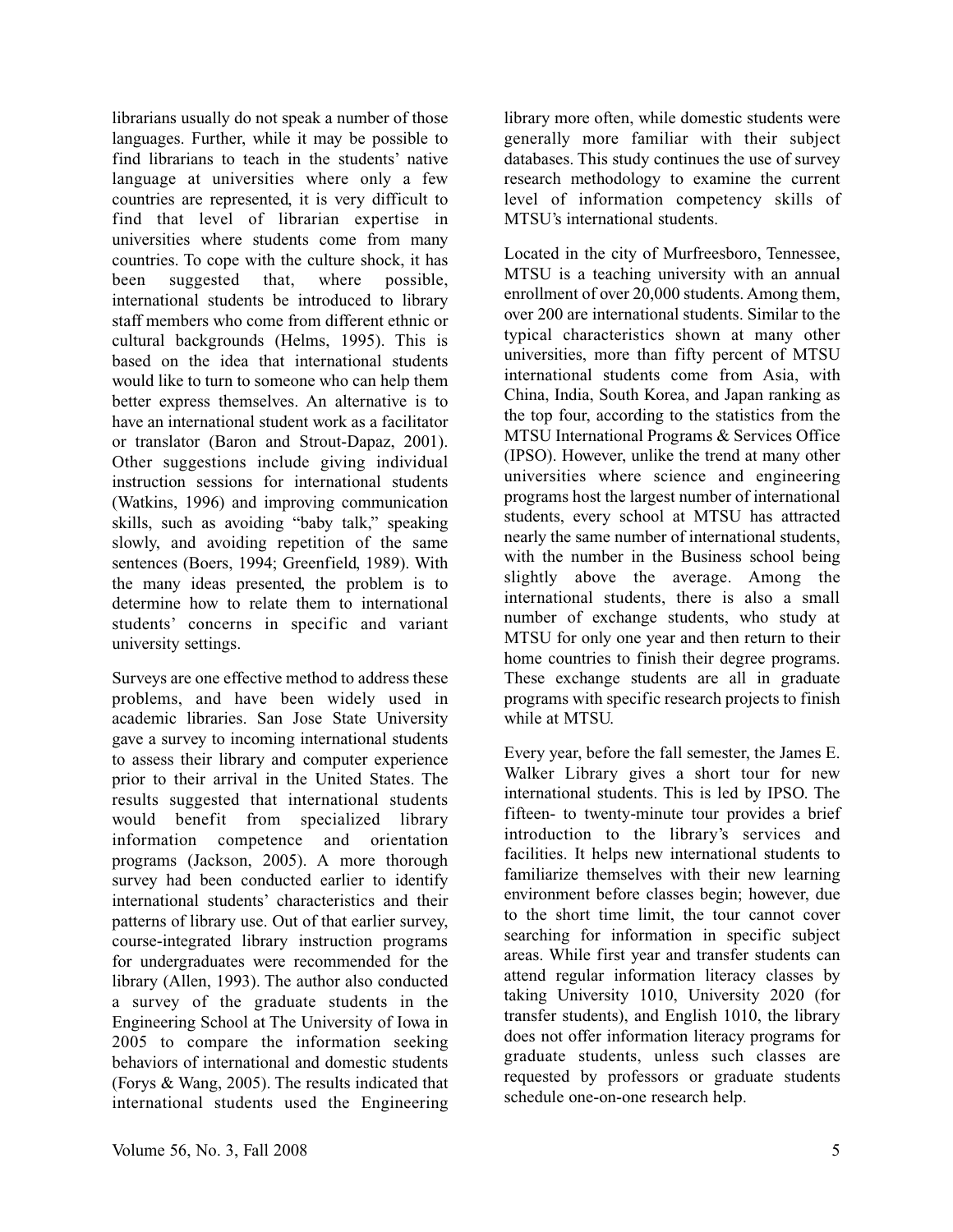Since most of the international students are enrolled in graduate programs and the library seldom sees any of them asking reference questions or requesting research help in real life, librarians wanted to know if they experience difficulties when using the library and if the current library services meet their information needs. Furthermore, librarians wanted to know if the students' information search behaviors differ from those of domestic students, who usually take information literacy classes in their undergraduate schools. User services librarians also wished to use the data collected in this study to determine if there were better services that could be provided for international students.

## Methodology

Because MTSU had no survey software available for the design of electronic surveys, this author decided to develop one. The form was written in HTML, with PHP code embedded to receive users' input. PHP is a general-purpose scripting language that is widely-accepted for web development. The received data was first stored in a MySQL database and then transferred to an Excel document for ease of further data analysis. MySQL is a popular open source database stable, powerful, and easy to use. The combination of PHP and MySQL has been considered the best choice for web form development by many web developers for its ease of use, price point, and available software support. Since this survey only targeted international students at MTSU and was not expected to involve a huge amount of data, the author decided to use her own workstation as both the web server and also the database server. In this implementation, an APACHE server was used for web presentation. All three elements— APACHE, MySQL, and PHP environment—were installed at the same time, using the TOMCAT package. A dedicated computer server would have been used if the survey had involved a large amount of data. In libraries with APACHE and MySQL already installed on their computers, developers need only consider PHP programming. Design and completion of this survey were performed with no funding or external technical support;

therefore, a certain level of computer skills for server installation and programming were required.

When designing the survey questions, several factors were taken into consideration. First, the questions needed to be simple and concise. Students lose interest in finishing a survey with too many questions, meaning that each question in the survey had to be short and focused. Second, considering the particularity of the subject group with its challenges in understanding American English, particular attention needed to be paid to each sentence and word choice to ensure that the respondents would understand the questions. After the first draft was finished, suggestions and feedback from several user services librarians, including the team leaders in reference services and access services, were collected. A second draft was created to incorporate their suggestions.

As any survey related to human subjects requires approval from the MTSU Institutional Review Board (IRB), the author submitted a Request for Exemption along with a copy of the survey questions for IRB review. After receiving IRB approval, the author selected a voluntary new international student to take the pilot survey. This enabled the author to engage in a second check of the survey questions to ensure that they were clear and an estimate of the time it might take a respondent to finish the survey. The final step was to contact IPSO to request assistance in sending out an email notice to international students about the survey. The author sent an email and telephoned IPSO about this research. She also made an appointment with the IPSO director for further discussion about the purpose of the survey and its methodology. After securing IPSO approval, the author drafted an email notice with a link to the survey. This was sent by IPSO to MTSU international students.

# Results and Findings

The survey was distributed at the end of October, 2007 and was completed within three weeks. Thirty-six student responses were received and this represented about fifteen percent of MTSU's international student body at that time. Among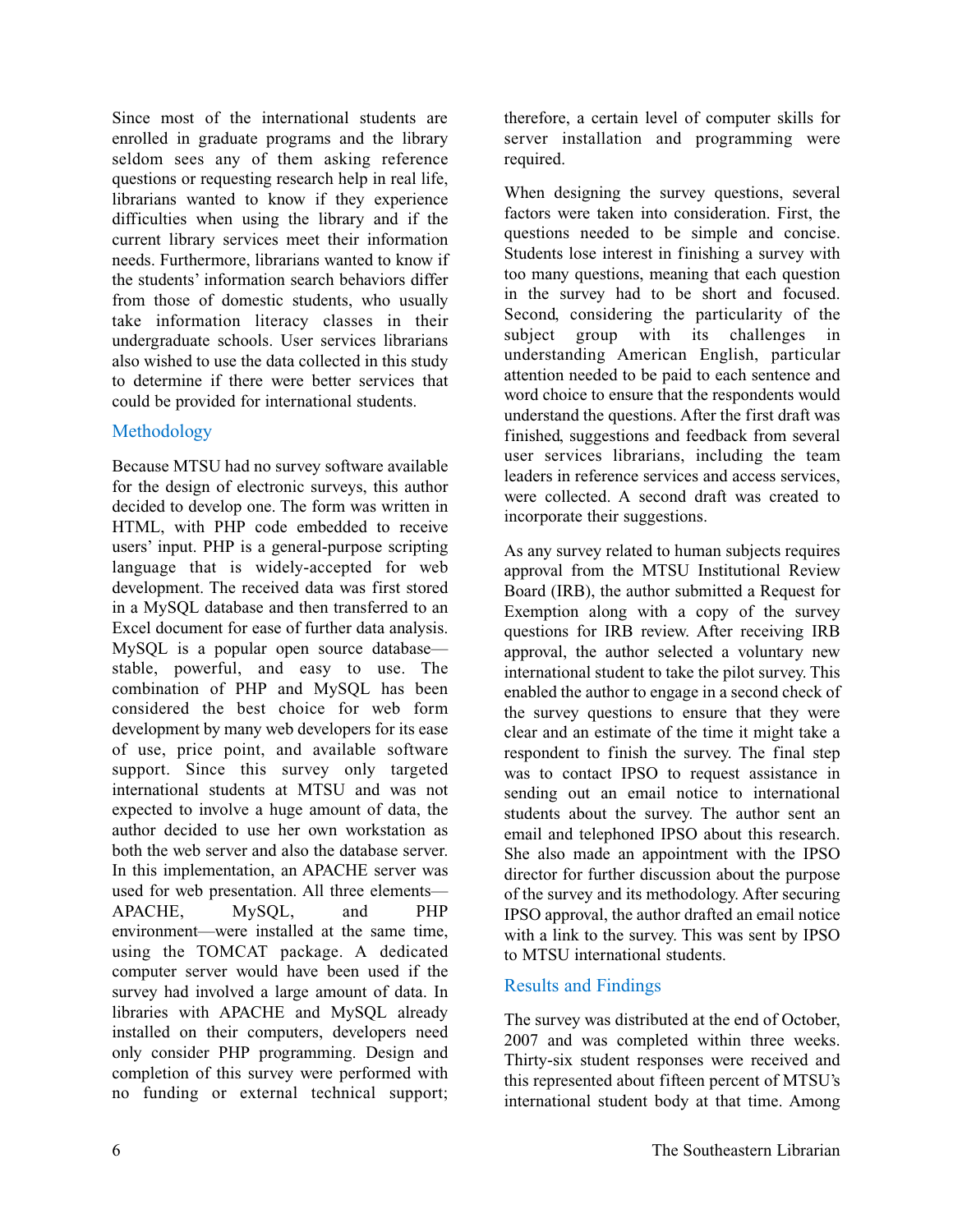all the responses, sixty-five percent of the students had been in the United States for only one year or less. Approximately sixty-three percent of the respondents had enrolled in Master's programs, thirty-three percent were undergraduate students, and four percent were PhD students. The respondents were enrolled in thirteen different majors. About thirty-seven percent were from the Business school, and the rest were nearly evenly distributed among the schools of Basic and Applied Sciences, Educational and Behavioral Science, Liberal Arts, and Mass Communication. Among the respondents, more than fifty percent were from Asia, with China ranking first, followed by India and Japan.

There were fewer responses received than expected. One reason could have been the timing of the survey, which was distributed in the middle of the semester when students were busy with their midterms or research. With this concern in mind, any future survey might secure a higher percent return if a follow-up, reminder message is sent. Another challenge occurred when an unexpected power outage caused the author's server PC to shutdown during the first weekend after the survey was distributed. The inactive survey link might have contributed to the loss of some potential responses.

From the survey results, it was learned that international students used the library more frequently than had previously been understood. As shown in Figure 1, twenty-nine percent of the participants used the library every day, and nearly fifty percent of them used the library on a weekly basis. The rest visited the library a few times a month. Only one participant responded that s/he never used the library.

Since one goal was to learn whether international students are generally information literate, respondents were asked how often they used the library's online catalog and databases. The results are shown in Figure 1 and compared with the overall frequency of library usage. While only three percent of respondents said that they never use the library, the percentages of respondents who never use the catalog or databases are sixteen percent and twenty-three percent,

respectively. The relatively high numbers suggest that although some international students use books and journals in the library, more help may be needed on how to use the catalog and databases.

When asked their purpose for using the library (Figure 2), nearly sixty-five percent of the respondents came to find books and journals, over forty percent came to the Electronic Information Center in the reference room to use public computers, and about thirty-three percent used the library as a place to study. Since this question allowed multiple answers, a student might come to the library for both studying and printing class assignments. The data clearly show that the university library is functioning both as an important information resource center and as an attractive study place. Considering the spacious study rooms, comfortable seats, and student carrels on different floors, as well as the convenience of accessing the Internet and free printing, it is not surprising that the library attracts both international and domestic students.

Undoubtedly, librarians and library staff are pleased to have the above data; however, a further question arose. Although many international students come to the library to find books, do they really know how to find them? As shown in Figure 3, eighty-three percent of survey participants answered "yes." For the remaining seventeen percent, it can be surmised that a small number of international students may need more time to become familiar with the book classification system. The results also show that nineteen percent of the students knew how to locate books, but not journals. One reason is that more and more journals are available online, and the library is moving away from print journals. Another reason might be that some students, especially new international students, use journals less frequently than books and need time to acquaint themselves with the way print journals are organized.

Based on the idea that the most effective way to find out if students have gained enough information competency skills to meet their academic information needs is to check if they are aware of the essential databases in their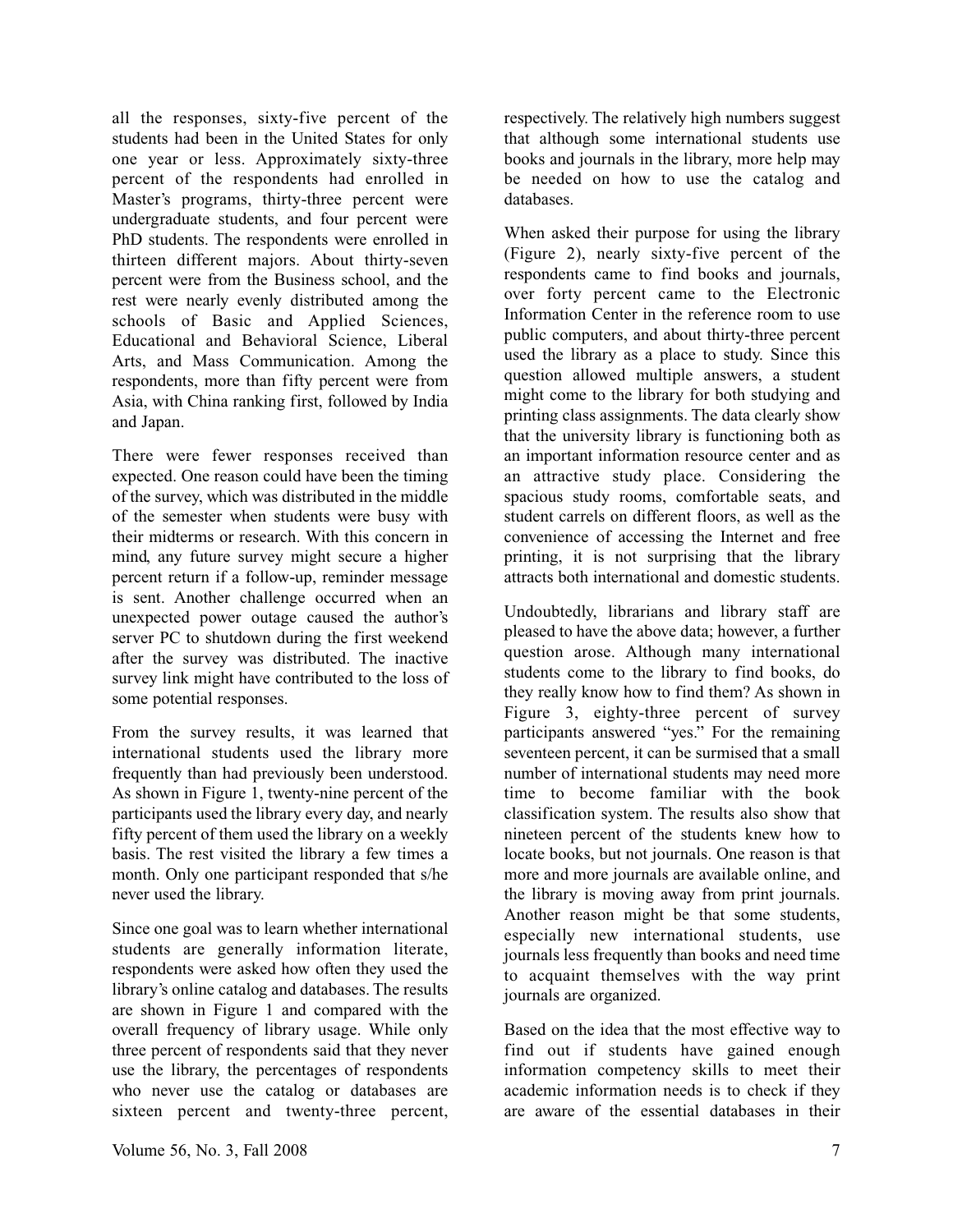subject areas, the next survey question asked which database they had used most often. Several heavily used general databases (such as Academic Search Premier, General OneFile, Web of Science, etc.) were listed with a blank slot for them to write in a preferred subject database that might not be listed. It is interesting to note that Chemistry students were quite familiar with Web of Science—all of them chose this as their most frequently used database. Overall, thirty percent of respondents chose Academic Search Premier and twenty percent checked General OneFile (Figure 4). One reason that these two databases are so popular might be that they are placed in a prominent position on the library's information resource page; another reason could be that students might already be familiar with them from their studies in their home countries. Interestingly, although there are many information resources listed on the Business subject guide page, sixteen percent of business school students answered that they had "no idea." It could be concluded that the library's marketing strategies need to be improved for students in the Business School, and that there need to be library information classes targeted towards this group of students.

In replying to which style of library information seminar or workshop was preferred (Figure 5), over thirty-five percent of respondents replied that they prefer one-on-one research coaches while about twenty-three percent prefer class settings. Students appear to benefit most from one-on-one instruction. This result was slightly different from the analysis in an earlier article (Watkins, 1996), in which the author stated that international students preferred class setting instruction because they were shy and wanted to hide among a group of people. Perhaps today's international students are less shy than they were ten years ago.

In order to further understand international students' information search behaviors, librarians wanted to know what students would do when they could not find needed information in the library (Figure 6). Forty-five percent of them replied that they would turn to a reference librarian, and thirty-five percent would search in

Google. Other respondents chose the options of asking other students or requesting interlibrary loan. None of them chose to give up. From these results, many international students seem to know the proper channels to get help in the library; however, when asked what type of questions they had asked most frequently, fortytwo percent replied that they had not asked questions in the library. Is this because they do not need help in finding information? Considering the high ratio of international students who do not know how to search databases, this is hardly likely. A possible reason that they do not ask questions is that they are not aware of the abundant information resources available. Among respondents who had asked questions, the most frequently asked question was how to find articles on a specific topic (see Figure 7). This actually reveals the same result as before, namely that quite a number of respondents did not know how to use or were not aware of the existence of article databases.

The survey asked whether respondents felt comfortable using the library's redesigned homepage (Figure 8). Fifty-five percent felt it was easy to use; about forty percent replied the opposite, but also stated that they could still find needed information given enough time; five percent felt the redesign was puzzling.

A request for suggestions or improvements closed the survey. The answers to this question reflect that the biggest concerns were the need for more new books and electronic journals, and extended library hours. Many respondents commented that they were satisfied with the services provided by librarians and library staff. This indicates that the language barrier discussed in an earlier study (Jiao, 2001) is not a barrier for MTSU international students in using the library.

### Conclusion and Further Discussion

This is the first electronic survey research on international students conducted by the MTSU university library. Although the number of respondents was not high, it still serves as a guide and a helpful tool toward understanding international students' information search behaviors and information needs.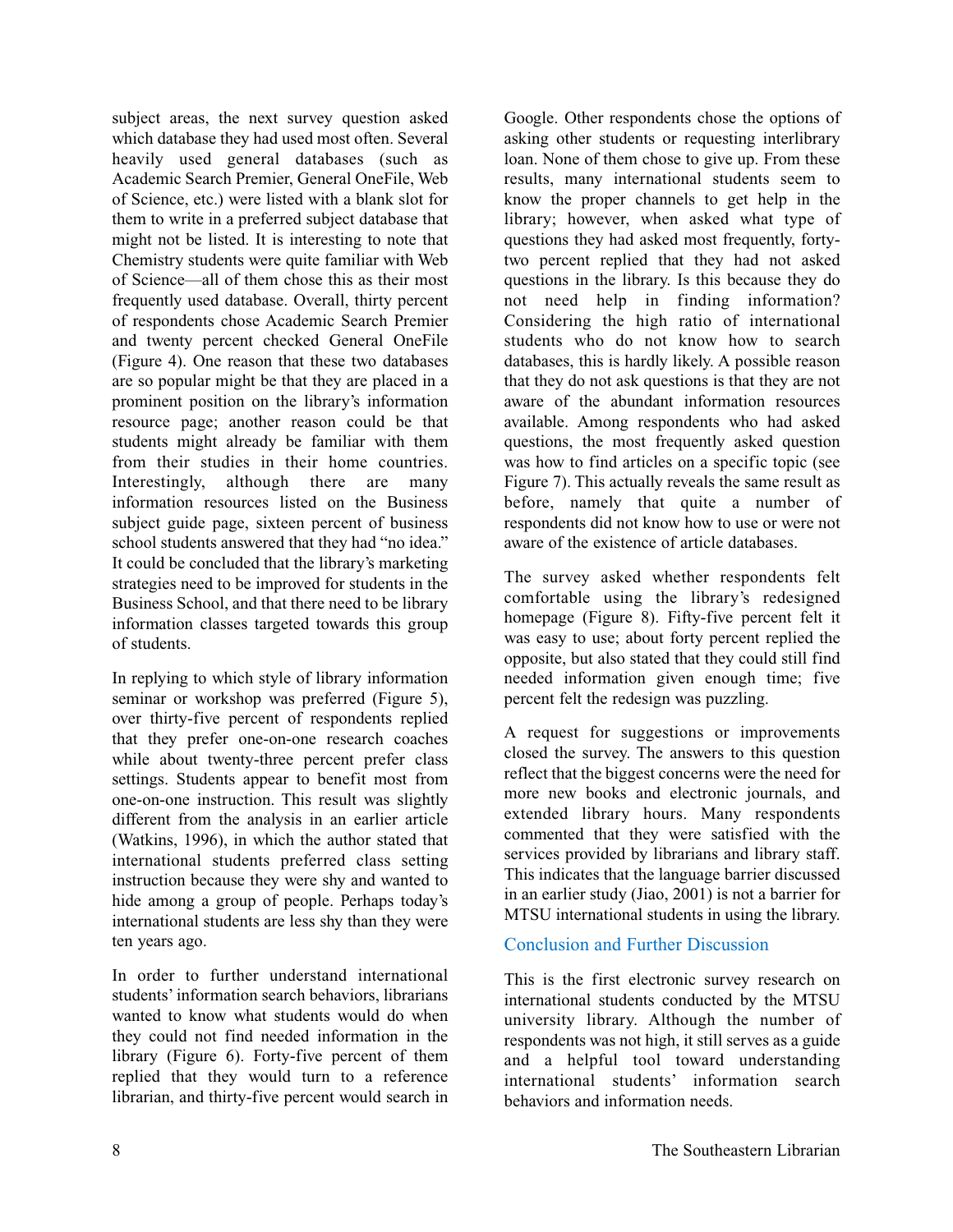The survey reveals that quite a few international students, especially new international students in the Business School, are not familiar with or not even aware of their subject information resources. A good library marketing plan is needed. In addition, liaison librarians could be more active in offering library instruction sessions to their subject students.

The survey results also show that international students prefer one-on-one library instruction to group or class instruction. In the MTSU library, graduate students can schedule one-on-one research sessions at any time during the semester; however, it is available to undergraduate students only for a few weeks throughout the semester. The survey indicates this instruction style deserves further implementation in the user services department, and that international students would specifically benefit from it.

Another finding of this study is that the previous summary of typical characteristics or difficulties experienced by international students in using American libraries may no longer be valid. This

survey shows that language is not a barrier for international students when using the MTSU library. It would be interesting to explore further how international students' difficulties in using American libraries have changed over years.

As the survey code is self-developed, it can be modified easily and used as a template for future library surveys. To ensure system stability and data security, a dedicated library server is recommended. This research was conducted to focus on user services to international students. A broader and more in-depth library study could be performed in the future to help librarians and library staff gain more understanding of services to international students in order to provide more effective services.